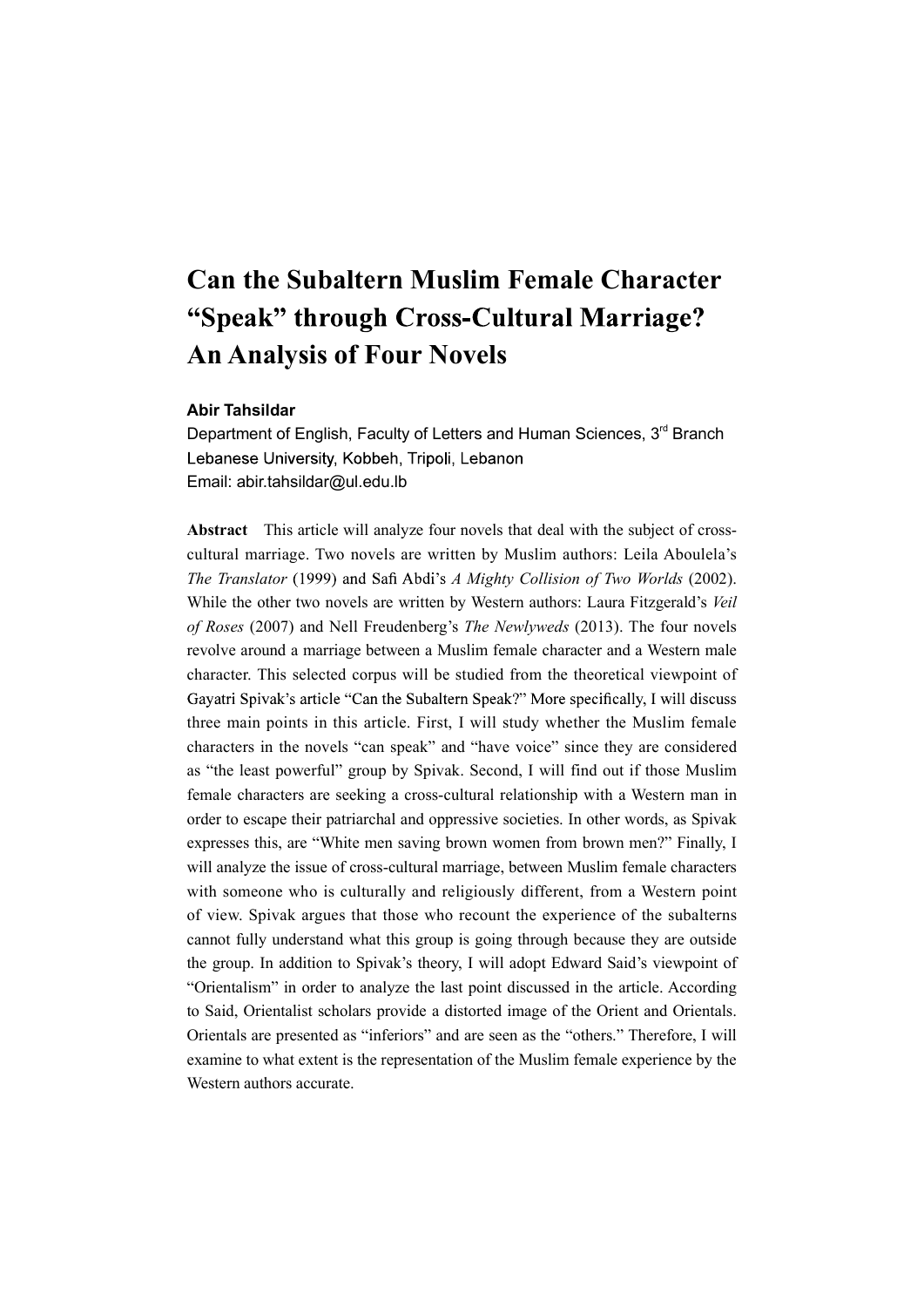Key words Cross-cultural marriage; Gayatri Spivak; Edward Said; Leila Aboulela; Safi Abdi; Laura Fitzgerald; Nell Freudenberg.

Author Abir Tahsildar, Assisstant Professor at the Lebanese University, department of English, faculty of Letters and Human Sciences, 3<sup>rd</sup> Branch, Lebanon. Dr. Tahsildar has a PhD in English Language and Literature from the University of Tours, France. She also has a five-years teaching experience of English as a second language at Fahed Bin Sultan University, Tabuk, Saudi Arabia; and a four-years teaching experience of English Literature at the Lebanese University, Lebanon. Her research interests are Arab-Anglophone literature, cross-cultural marriage, and hybrid identities.

## Introduction

Cross-cultural marriage has become more widespread with the increase of migration especially from third world countries to the West. This led to different encounters across cultures, religions, and races. Many writers, Arabs and Westerners, have focused on this subject in their literary works. This study will analyze four novels that revolve around cross-cultural marriage between a Muslim female character and a Western male character. Two novels are written by Muslim authors: Leila Aboulela's The Translator (1999) and Safi Abdi's A Mighty Collision of Two Worlds (2002). While the other two novels are written by Western authors: Laura Fitzgerald's Veil of Roses (2007) and Nell Freudenberg's The Newlyweds (2013).

The two Arab authors under study are: Leila Aboulela and Safi Abdi. Leila Aboulela is a Sudanese writer and the first winner of the Caine Prize for African Writing in 2000. Her novel The Translator (1999) was longlisted for the Orange Prize and the IMPAC Dublin Award and was chosen as a "Notable Book of the Year" by The New York Times in 2006, as stated by Albashir and Alkafi (33). The novel narrates the life of a Muslim Sudanese protagonist, Sammar, who falls in love with her Scottish employer. This cross-cultural relationship is forbidden according to the Islamic law; thus, she tries to suppress her feelings, and follows her religious teachings. In addition, Safi Abdi is a Somalian writer whose novel A Mighty Collision of Two Worlds is her first published work in the year 2002. As the title suggests, a collision occurs between Anisa, a Muslim from Rako Island, and Mike, a white American who has no particular religious belongings, during their crosscultural marriage.

As for the Western authors, Laura Fitzgerald is an American author who lives with her family in Arizona. She is an author of four novels among which Veil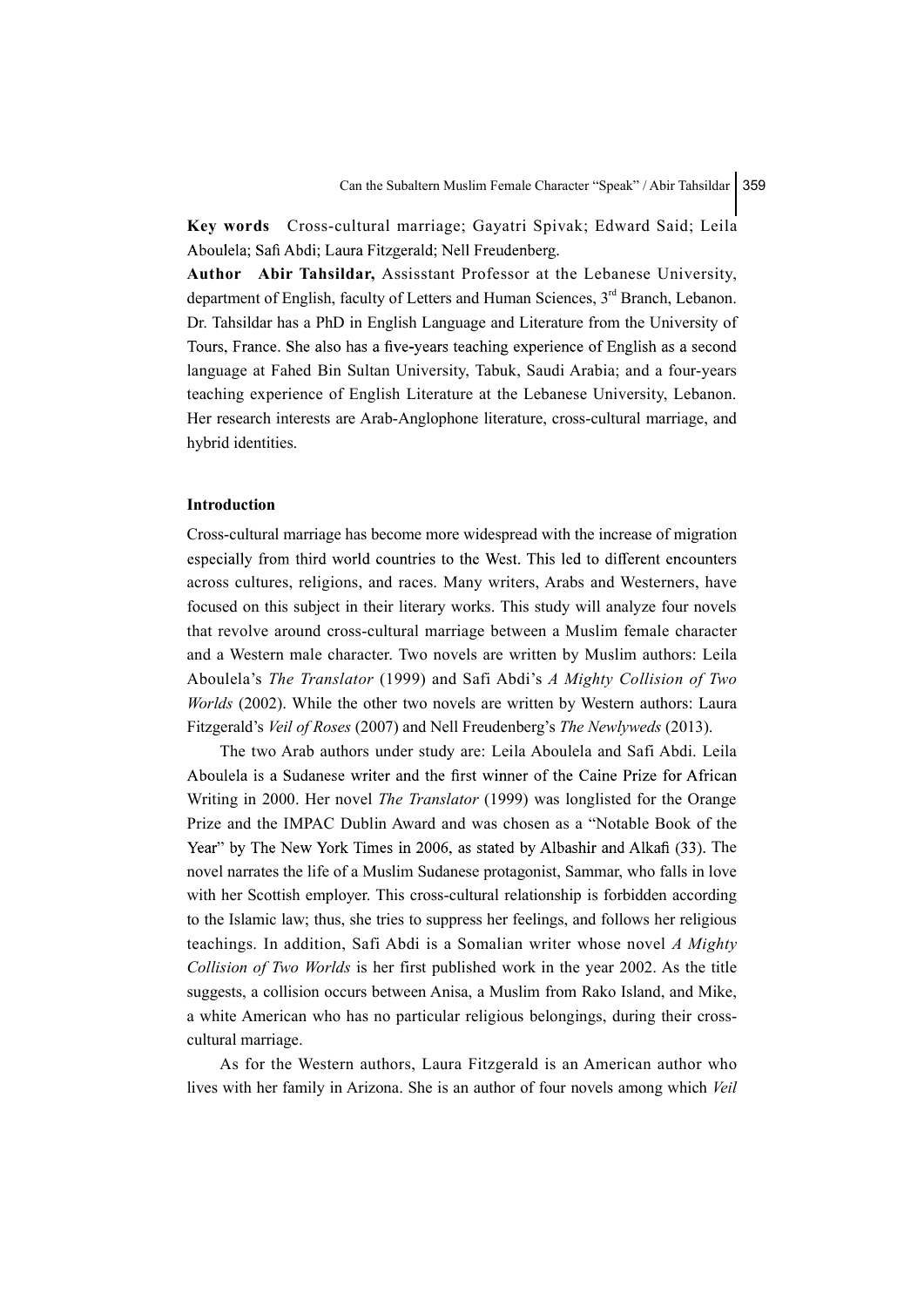of Roses was published in 2007. The novel revolves around Tamila, an Iranian protagonist who has to find a husband in America in order to stay in the country. She must find an Iranian-born husband, but her friendship with an American man grows stronger. Moreover, Nell Freudenberg is an American author who was born in New York in 1975. She won many awards and wrote several novels and short stories. The Newlyweds is her third novel and was published in 2013. The story revolves around a young Bengali woman who had come to the United States to marry an American man she had met on the Internet.

I have chosen these four particular novels to work on because they meet the following criteria: they all deal with a cross-cultural marriage between a Muslim female character and a Western male character. In addition, all of the four novels are written by female authors: two of them are written by Arab Muslim authors and the other two by American authors.

This paper aims to focus on the Muslim female characters in the novels. First, it aims to examine whether these female characters "have voice," because they are considered as the least powerful group according to Gayatri Spivak. Second, it seeks to find out whether these female characters are seeking a marriage from a Westerner in order to escape their patriarchal societies. Finally, it tries to reveal how the protagonists' experiences are recounted from the Western authors' point of view.

#### Literature Review

Looking through books, journals, and internet resources to find information about the novels under study reveals an inconsiderable number of resources that analyze the novels. While no study was found on the novel The Newly Wed, two important studies have been done on the novel Veil of Roses: One by Pratama using the feminist approach, and the other by Prasetyaningsih using the individual psychological approach. Concerning The Translator, several studies have been found on the novel such as: Smyth, "To Love the Orientalist: Masculinity in Leila Aboulela's The Translator;" and Abulmaaty, "Alienation in Leila Aboulela's The Translator," among several others. Moreover, few studies were found on A Mighty Collision of Two Worlds, the most important are the ones done by Nyongesa from a postcolonial approach.

The significance of this research lies in the contribution it offers to extant literature, manifested in applying Gayatri Spivak's concept of the "subaltern" and Edward Said's concept of "Orientalism" on the novels under study, which have not been analyzed yet from such viewpoints.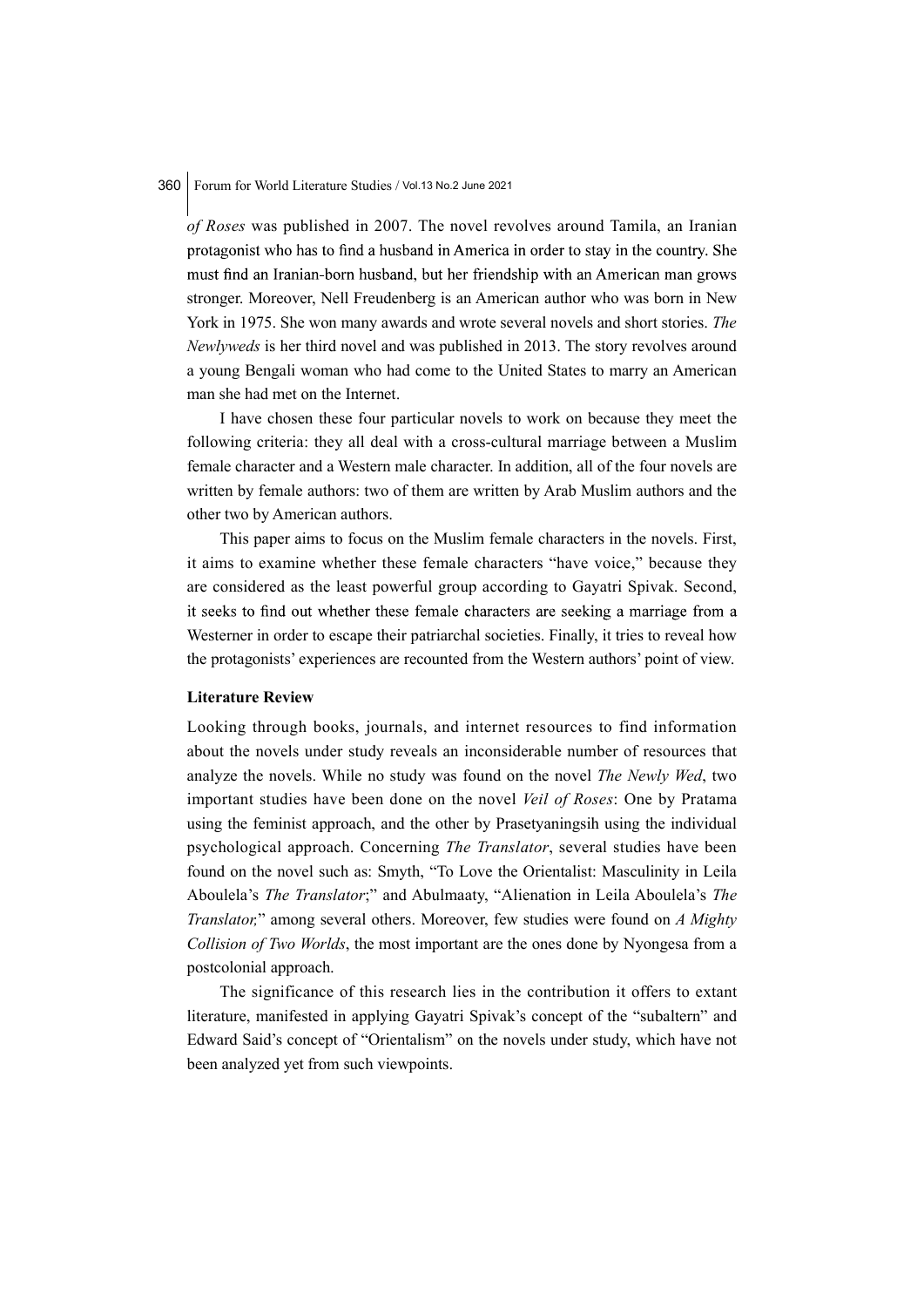# Research Questions

This article aims at inspecting and answering the following research questions:

1. Do the Muslim female characters in the novels have "voice," i.e. can they speak as they are considered as "the subalterns"?

2. Are the Muslim female characters in the novels seeking to escape their patriarchal societies by marrying Western men to save them?

3. To what extent is the representation of the Muslim female characters' experience from a Western author's point of view accurate?

#### Theoretical Framework

Gayatri Spivak and Edward Said's viewpoints will be used as a theoretical framework in this article. Spivak wrote her article "Can the Subaltern Speak?" in response to the Sati practice in which a South Asian woman, especially the Hindus, used to burn herself to death when her husband dies by sitting on top of his funeral pyre (Jain). This practice was abolished in 1987 although four cases were recorded between 2000 and 2015 (Jain). This affirms Spivak's argument when she said: "The women actually wanted to die" (Spivak).

In her article, Spivak (90) concludes that the "subaltern women" cannot speak because they are silenced or spoken for by those who are in power; i.e. the colonizer and men. And if they do speak, they are not being heard.

Moreover, Spivak (93) in her essay argues: "The abolition of this rite by the British has been generally understood as a case of 'white men saving brown women from brown men.' " This means that South Asian women are being oppressed by their husbands, fathers, or brothers; and seeking the help of white men is the only solution of escaping such oppression.

Furthermore, Ross (386) points to the fact that "the widows in the sati texts, all of which are written from a Western perspective, are portrayed as victims of an inhumane, religious, offence…" This point reflects Edward Said's concept of the Orientalist who distorts the image of the East and Eastern people by misrepresenting them. He states: "those representations of the Orient had very little to do with what I knew about my own background in life" (Jhally 3).

## Methodology

The main theoretical issues that will be consulted to analyze the novels are: First, Spivak's point of a "woman's voice" will be applied to check whether the Muslim female characters are being heard or marginalized by their Eastern patriarchal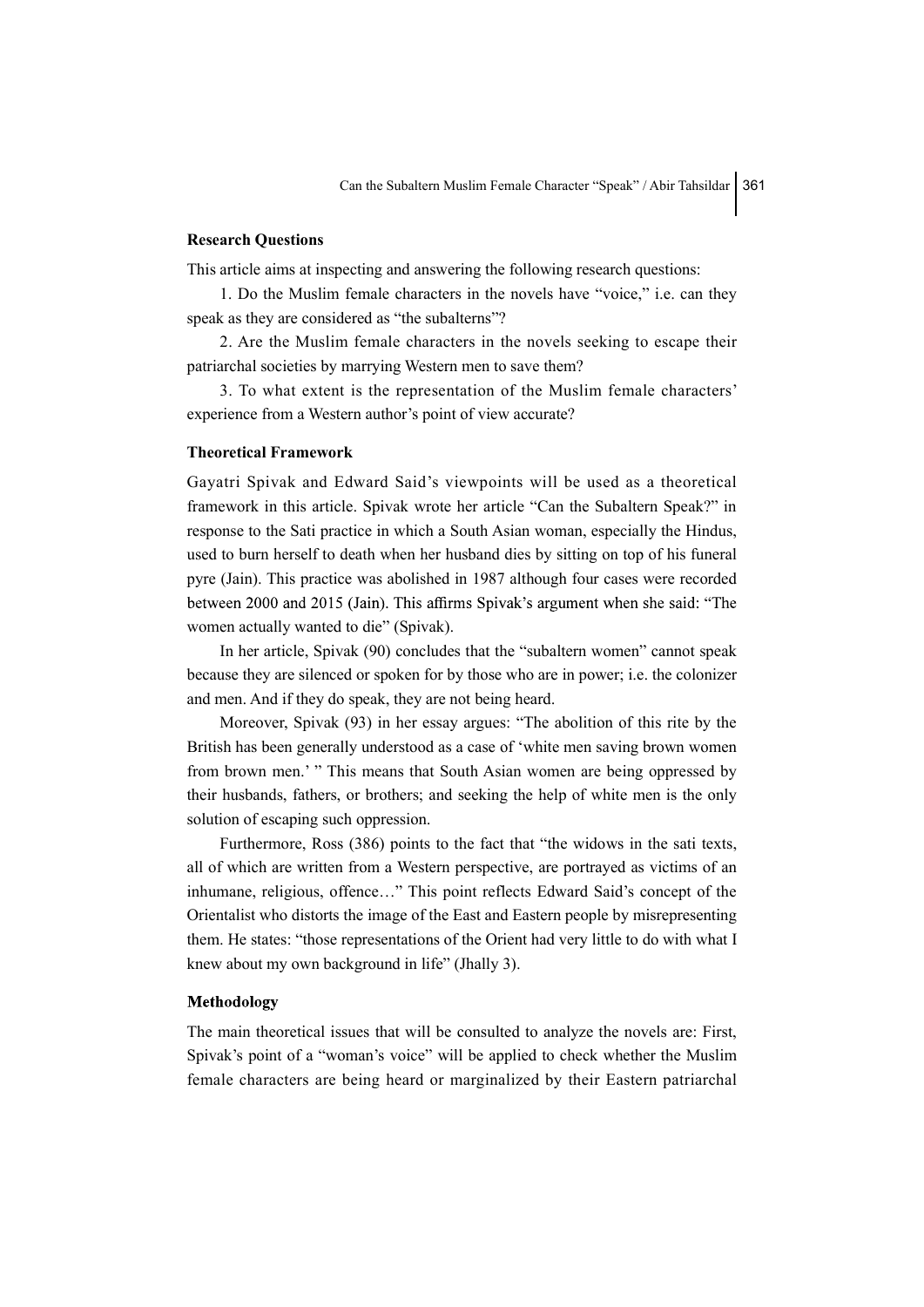societies. In addition, Spivak's quote that states white men are saving brown women would be appropriate to investigate the goal of the cross-cultural marriage in the novels. In other words, it would be suitable to check whether the Muslim female "brown" characters are seeking to be saved by "white men." Finally, the issue of the Western misrepresentation of Eastern people will be employed in examining the extent to which the experiences of the Eastern characters as depicted by the Western authors is accurate.

A qualitative content analysis will be followed in this study in order to analyze the textual data which are derived from the utterances of the main characters in the novels. Thus, suitable data will be collected, analyzed, and interpreted to answer my research questions.

## **Analysis and Findings**

Starting with the first point, concerning Spivak's viewpoint of woman's voice and being silenced by her society, it is noticed that in *The Translator* Sammar is not controlled by any patriarchal figure. Her father is not mentioned in the novel; her husband is dead; and her brother is the only male figure in her life, but she does not succumb to his opinions. For example, when her brother knows that she will quit her job in Aberdeen, he shouts: "You must never do that. Do you think jobs are lying about waiting for people to pick them up? Do you think you're going to find a job here?" (Aboulela 152). However, Sammar does not listen to her brother and insists on her resignation from her job as a translator at the University of Aberdeen in Scotland and on coming back to her home country, Sudan. Ironically, while no male authority appears in Sammar's life, it is observed that she is controlled by a female figure who is her aunt and her mother-in-law at the same time. She always interferes in Sammar's decisions, as the narrator states: "she [Sammar's aunt] was a woman who had an opinion on all things" (Aboulela 5). Sammar simply lets her aunt decides her way of life, as the narrator depicts her internal thoughts: "letting Mahasen decide what you should dress, how you should fix your hair. You were happy with that, content, waiting for the day you would take her only son away from her" (Aboulela 7). Not only is she letting her aunt decides her way of dress, but also her life's path. When Sammar had a marriage proposal after her husband's death, her aunt said: "An educated girl like you, you know English… you can support yourself and your son, you don't need marriage" (Aboulela 13). She added: "In the past, widows needed protection, life is different now" (Aboulela 13). Her aunt wants her to live in Aberdeen, work, and be responsible for herself and her son, and this is what Sammar had done.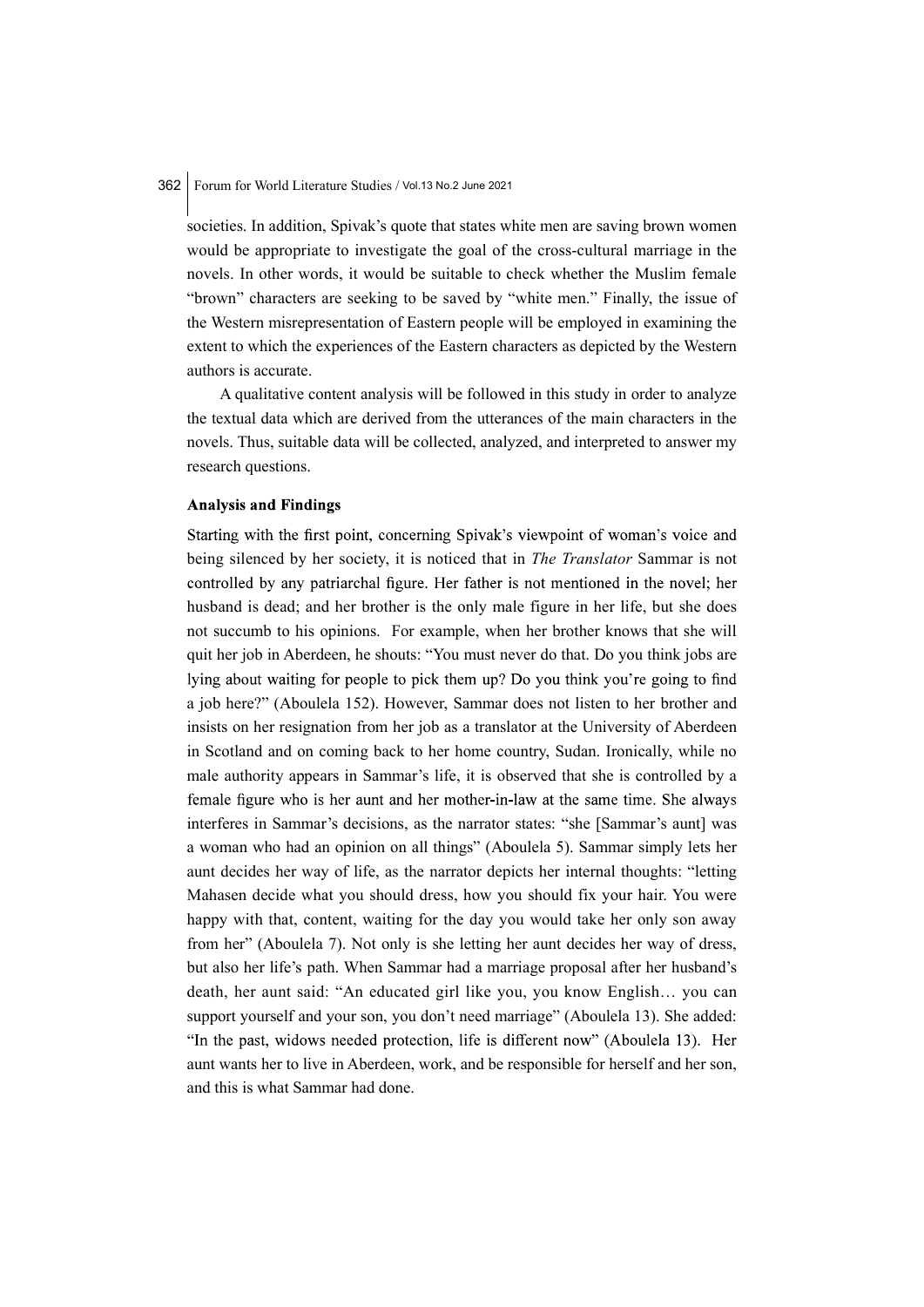While Sammar's aunt is the female authority behind Sammar's decisions, in Abdi's novel, Anisa's mother is the one behind her acts. Anisa seems obedient to her mother who decides her way of life. She opposes the opportunity offered to her daughter to travel to the United States as an exchange student, because she does not want her daughter to be lost in the Western culture. In addition, an arranged marriage was planned for Anisa at the beginning of the novel who was only fifteen years old. However, Anisa convinced her parents of her travel to the U.S. and off she flew to a new culture that opposed her own. In the beginning, she used to lie at her parents when she stopped practicing her religious teachings. She did not tell her family about her civil marriage and didn't want her American husband, Mike, to inform them either until he converts to Islam (Abdi 123). This reflects her fear of her family and her submissive position. Living in a different culture that values individual's choices made Anisa change and adapt to the host culture. She realized the importance of individuality and freedom of choice. She is no longer the subservient girl whose parents control her. She has her own "voice" now and can speak; she told her friend Faiza when she went back home for a visit: "I'm not the frightened Anisa they shipped off to America. I've learned quite a bit since, and one of the skills that I've picked up is how to say a simple no" (Abdi 81). Anisa simply rebels against her parents' decisions and against her cultural customs by refusing to marry in a traditional way.

When it comes to Amina in The Newlyweds, the protagonist seems to be under the control of her mother too. She told Amina not to have sex with her husband-tobe until the wedding is carried out officially according to the Islamic Sharia:

She'd made Amina promise that she and George would wait to do that until after they'd had the ceremony at whichever Rochester mosque seemed most suitable. She had talked about the one thing Amina could lose that she would never be able to get back. (Freudenberger 29)

Amina's father, on the other hand, doesn't seem to be a patriarchal figure whose word must be followed. He is encouraging his daughter to marry a Western man through matchmaking websites and did not oblige her to marry a Bengali man in a traditional way (Freudenberger 13). As noticed so far, Amina has "voice" in her family, she is doing what she wants under the guidance of her mother but without being obliged on doing anything she does not like or approve of.

It is coincidental that the four authors under study employ a female figure in their novels to guide and control the female protagonists. In the Veil of Roses, it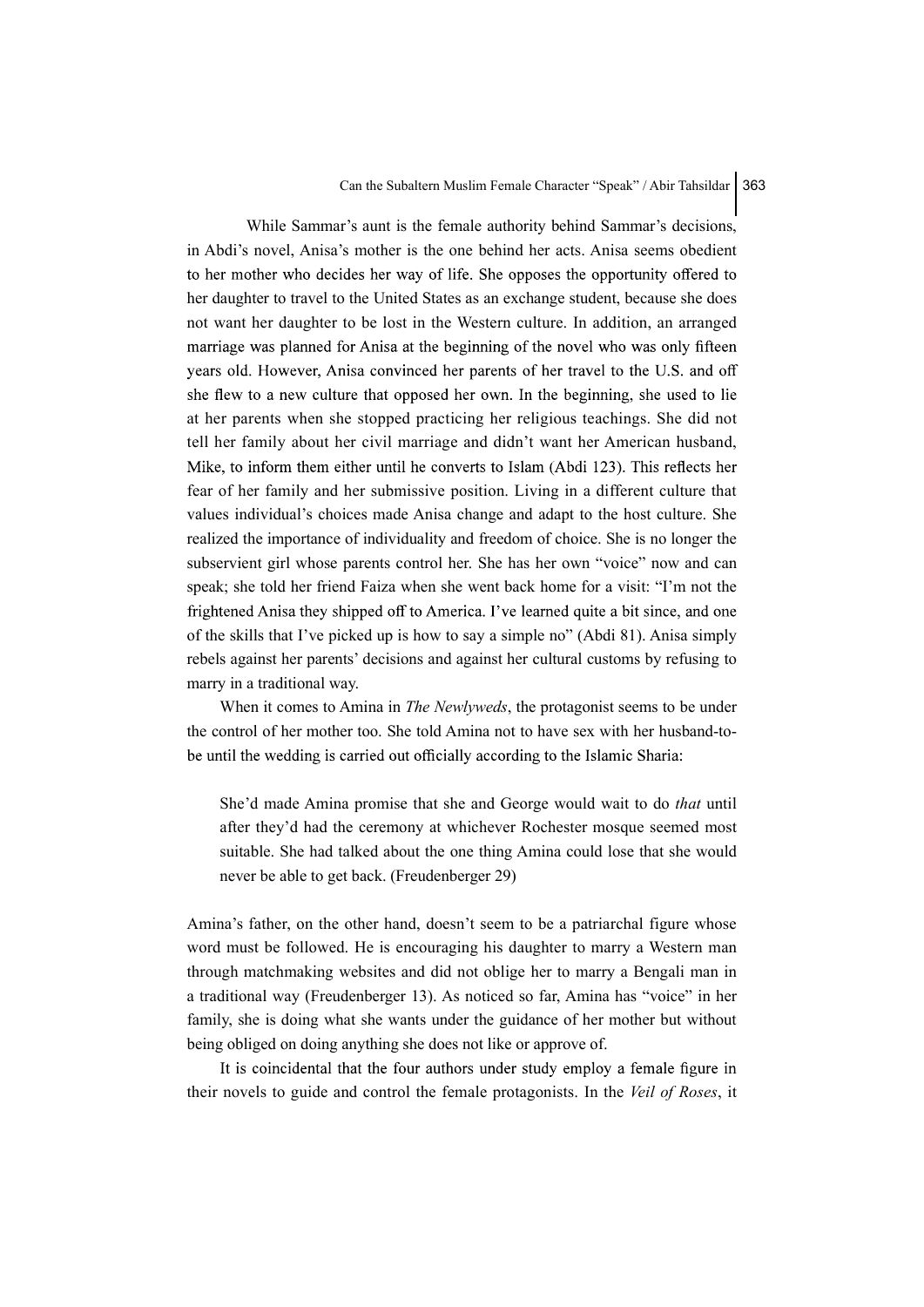is noticed too that the protagonist's eldest sister has a say in Tamila's actions and decisions as the following quote shows:

I promised my sister I would not befriend any American men,…why do you let your sister tell you what to do?...she is only looking out for me. Bullshit, she's trying to control you. We don't think that way in my culture. She is my sister and she is thinking only for me. If I have a reputation that is tarnished, it will be very difficult for me to find a husband. (Fitzgerald 122)

As it is observed from the above quote, the protagonist views her sister's control over her as care and love. She is her eldest sister and she knows better what's right for her. She convinces herself and accepts such a domination as it is obvious in this quote: "He is right. I do let Maryam push me around. But she is my older sister, and she is only looking out for me" (Fitzgerald 149).

It is worth noting here that the image of the Iranian woman is depicted in the novel as one who does not have much freedom and who cannot act as she likes. There are cultural norms and customs that she should follow and obey as it is shown in the following quote:

Nine-year-old girls in Iran do not shout gleefully on playgrounds, in public view of passerby. They do not draw attention to themselves; they do not go to school with boys. They do not swing their long red hair and expect with Ella's certainty that romantic love is in their future. And they do not, not, not sing of sitting in trees with boys, kissing, and producing babies. (Fitzgerald 2)

Not only that, but also when a woman gets married she "goes into her husband's family in a white gown and she leaves it only in a white shroud, in death. That is our culture. And that is our future, inescapable for most girls. Inescapable, it had begun to seem, even for me" (Fitzgerald 3). Looking at their future as inescapable explains the reason why Iranian women feel free when they travel abroad; "When the pilot announces we have left Iranian airspace, a cheer breaks out. Women on the flight.... yank off their headscarves and run their fingers through their hair. They have left Iran, and the future is theirs, to make of it what they will" (Fitzgerald 11). Leaving Iran and living in the United States for a while has taught Tamila how to stand for herself and "speak" in Gayatri's terms. She has the courage now to say "No" and to stop people from interfering in her life's decisions: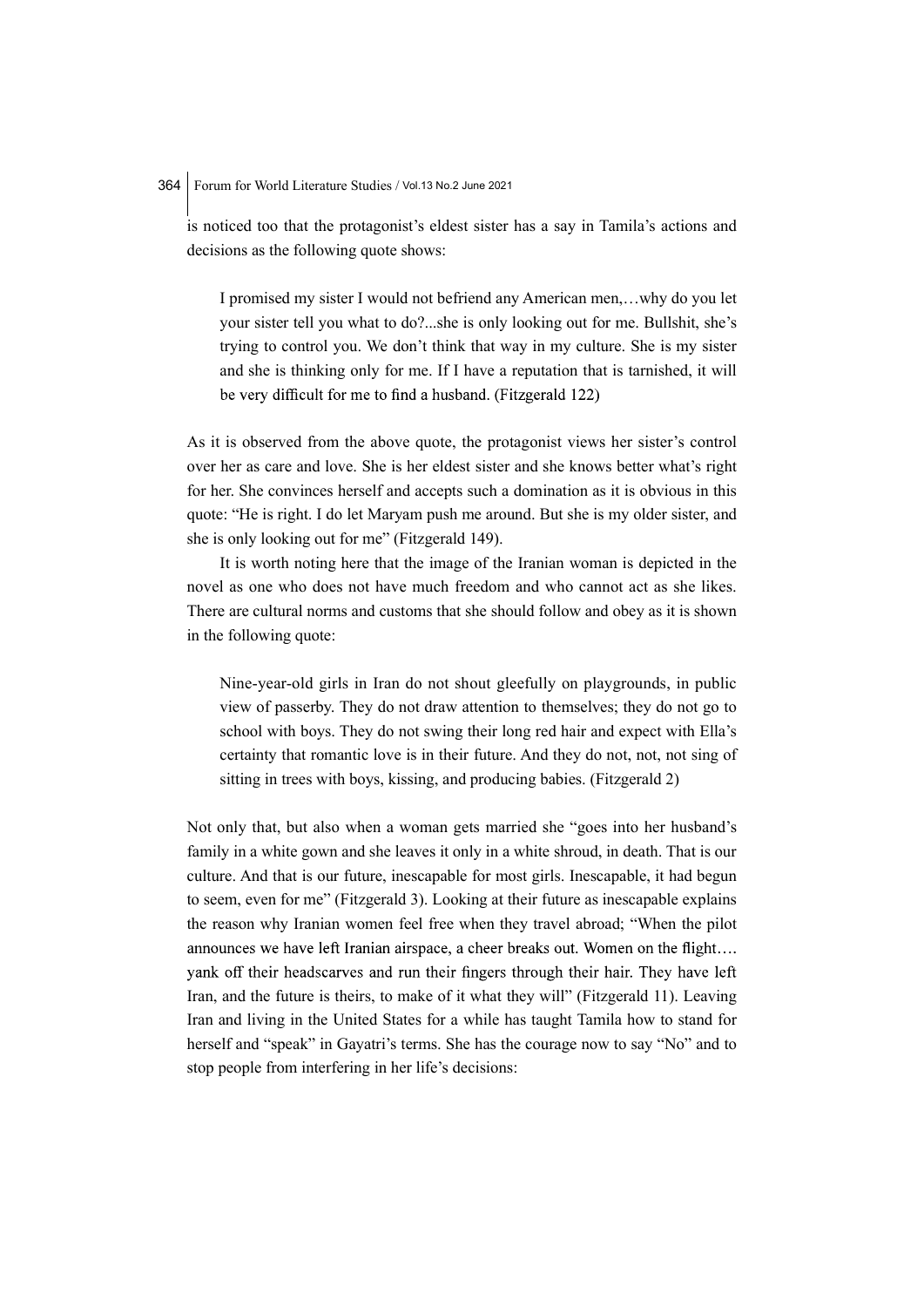Yes. I want you to stop running my life…I came to America for the freedoms it offers. One of those is the freedom to disagree with those in authority…. I think I should be able to marry whomever I decide to…I am a grown and university-educated woman. I have as many brains as Ardishir or any man. And where there are decisions to be made about my future, it is I who should make them. (Fitzgerald 148)

Moving to the second point of discussion in which Spivak thinks that white men are saving brown women from brown men; it is observed that this does not apply in The Translator. First of all, Sammar seems to love her late husband and this is manifested in the novel through flashbacks and through her constant memories of him. She wanted to see the streets where Tarig had ridden his bike, and where she had walked every day after school to see him (Aboulela 33). She needed to speak about everything related to Tarig; his bike, his room, his singing with imaginary microphones, guitars, and drums. She stayed faithful to him after his death by following the Sharia law: "Sammar had not worn make-up or perfume since Tarig died four years earlier. Four months and ten days, was the sharia's mourning period for a widow, the time that was for her alone…" (Aboulela 69). In addition, when Yasmin asked her if she is going to marry a non-Muslim, she answered: "Of course not, that would be against the sharia" (Aboulela 91). Sticking to her religious teachings made Sammar reject marriage to a non-Muslim Western man. In fact, she made him convert to Islam at the end of the novel in order to marry her. So, if Sammar was seeking a Western man to save her, she wouldn't have adhered to her religious and cultural norms.

Similarly, it is observed that Anisa, in A Mighty Collision of Two Worlds, experiences feelings of remorse for her transgression which is marrying a non-Muslim Western man. She is now conscious that faith is more important to her than her love for Mike: "I love Allah, and I love my faith. I just can't understand why I chose you over my faith. Ya Allah, what have I done? All these years of my life, where have I been? Ya Allah! Rescue me just this once!" (Abdi 118-119) This quote is evidence that Anisa was not looking for a Western man in order to save her from her society. In fact, she couldn't handle her husband's non-belief practices, and thus she returned to her home country and committed herself to her religious teachings.

While Sammar and Anisa were attached to their home country and at the end of the novel they went back home, Amina in The Newlyweds was finding a way to escape her country and the only way for her was to find an American husband: "of course, the easiest way to come to America is to find an American and get married"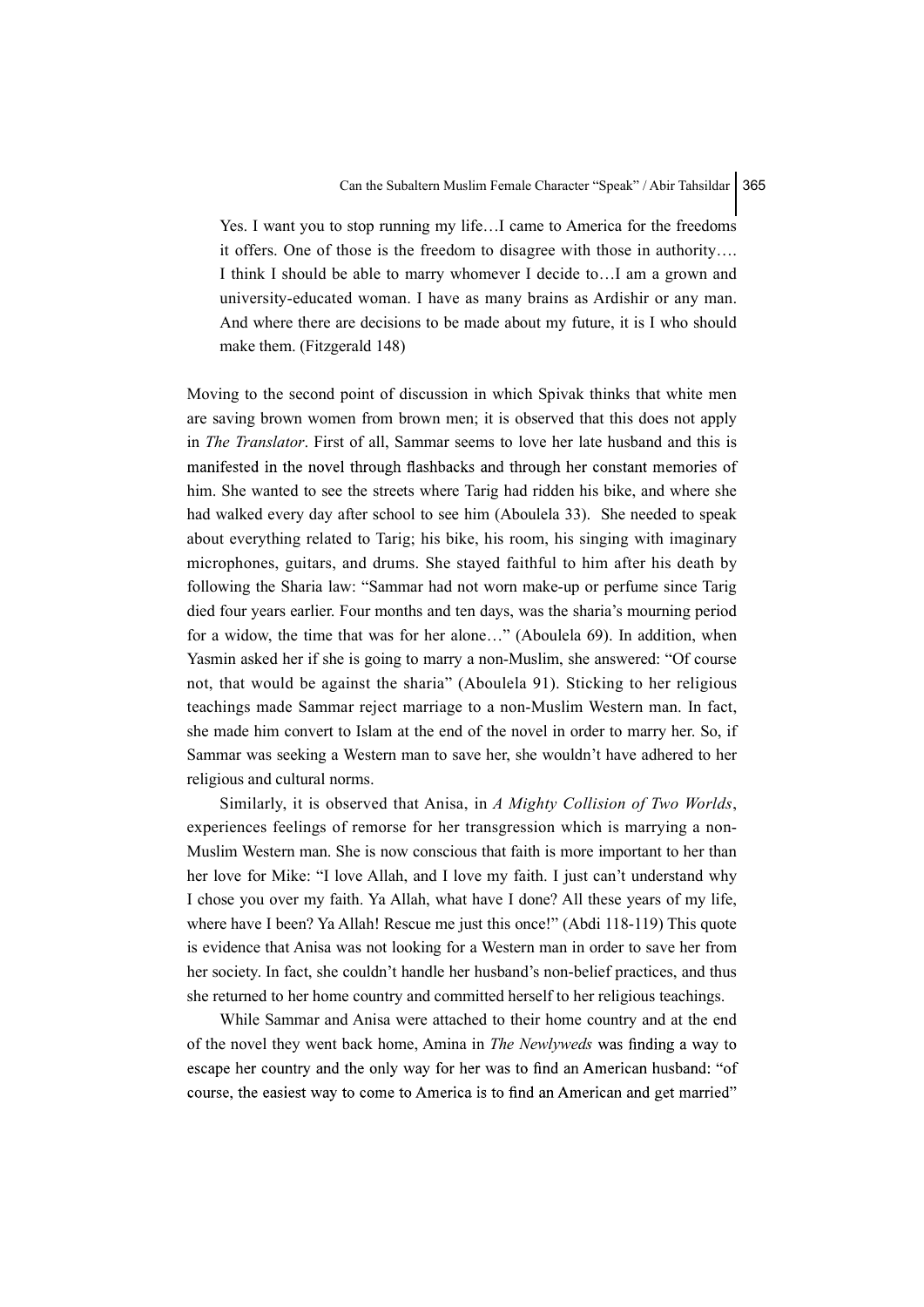(Freudenberger 25). In fact, Amina is interested in traveling abroad not for the sake of saving herself from her society, but rather to save her parents from poverty. In fact, her parents are encouraging her to become legally married to an American man. They are using their daughter as a way out to go to America. Her father said: "why should we spend so much money here in Dhaka when we are only waiting to come to America?" (Freudenberger 108). He is dreaming that once his daughter marries an American, she can get the green card that enables her to sponsor her parents:

Only once she was married could she get the green card, and only once she had the green card could she apply for her citizenship. As a citizen, her father knew, she could sponsor her parents, and in his mind the sponsorship was the only thing keeping him and her mother from making the journey to America. (Freudenberger 41)

In addition, another reason that makes Amina seeks a Western husband is the fact that Bengali men view their women as incompetent, weak, and do not listen to their wives. This is what Amina admitted in the following quote:

Fariq took the phone without asking and redialed the number, as if her difficulty might be the result of general female incompetence. She reminded herself that this characteristic in Bengali men was one of the things she'd left the country to escape… (Freudenberger 214- 215)….. And I bet he listens to you-not like Bengali husbands. (Freudenberger 238)

When it comes to Tamila, in Veil of Roses, it is observed that the main purpose of escaping her country, Iran, and finding a husband in America is that she is looking for the freedom and joy which her country has denied her as she admits in the following quote: "I must find a husband who will sponsor my application for residency… being married is a small price to pay if it means I can stay in the Land of Opportunities and raise my children, my daughters, in the freedom that would be denied them in Iran" (Fitzgerald 14).

Moreover, freedom is not the sole thing that Tamila is looking for in America; in fact, she is seeking a husband who respects his wife and is interested in her as a person, not just viewing her as a bearer of his children: "We're not in Iran, Masoud. This is why I left Iran. Because of men like you" (Fitzgerald 279).

Moving to the third point of discussion which concerns the extent to which the representation of the Muslim female experiences by Western authors is accurate, it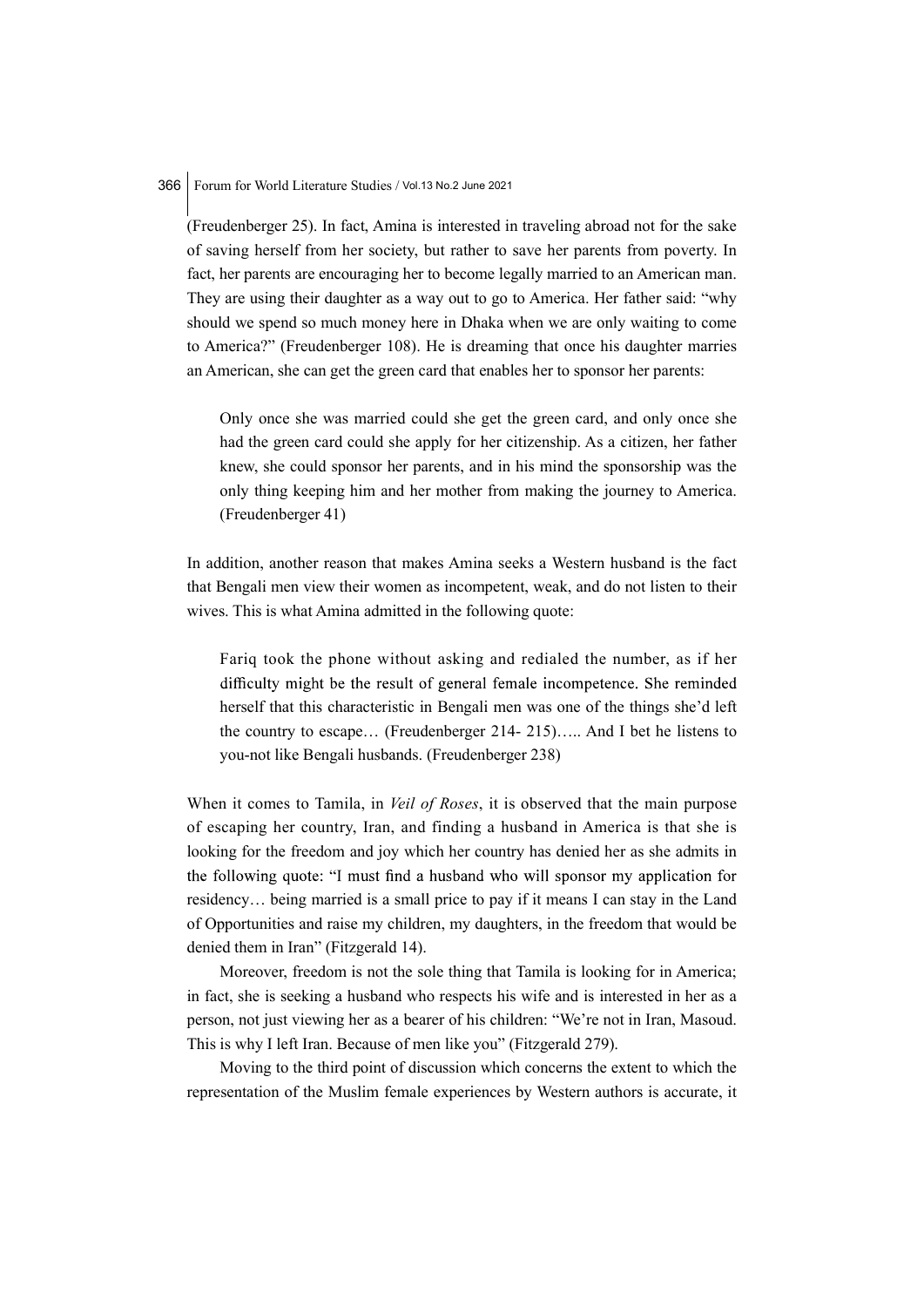is noticed that there are a lot of utterances in *The Newlyweds* that reflect prejudiced ideas about Eastern countries and Eastern women as manifested in the following quote: "She asks that because you're from someplace else, George had said. She sees brown skin and all she can think of is housecleaning or baby-sitting" (Freudenberger 7). Western characters in the novel think that all Eastern women are housemaids, preserved, and ugly. "Eileen and Jessica hadn't really heard what she was saying, because they'd been so surprised to hear that there were beauty shops in Bangladesh at all" (Freudenberger 21). They thought that Bengali women are always covered under their chador and don't take care of their beauty. " 'But what about the women who cover their hair?' Eileen had asked, and Amina said she guessed that even those women enjoyed looking nice underneath the chador" (Freudenberger 21).

Not only do Western characters in the novel have a preconceived idea about Muslim women, but also about Islam. They see it as a religion that embraces many terrorists:

She hadn't yet encountered anyone who blamed her for the September 11 attacks because she was a Muslim or because she came from a country that had once been part of Pakistan, but this was a misperception she'd anticipated and been prepared to correct. (Freudenberger 114)

Even Amina's husband thinks of Islam as the "other" religion despite the fact that he is going to convert to it in order to marry her. "She always felt slightly offended when George referred to Islam as 'her religion,'….. as if her faith were a wild animal whose behavior couldn't be reliably predicted" (Freudenberger 69).

Moreover, it is noticed that the Western characters haven't heard of the country Bangladesh at all, and they don't even know where it is located: "It was possible that this person couldn't spell "Bangladesh" or, like Lisa, had never even heard of it" (Freudenberger 66). Amina explained to them that "Bangladesh is not the Middle East….It is in South Asia" (Freudenberger 114). All the above mentioned evidence from the novel reflect Edward Said's concept of the Orientalist who distorts the image of the East and Eastern people by misrepresenting them. Not all Bengali women remain hidden under their chador and don't care about their beauty and not all of them are housewives. A lot of women have proven that they have a respected social status and rank in society. Many of them have become writers in addition to their work in other fields. Also, not all Muslims are terrorists, many of them are respectful members living in Western societies and following the rules of the host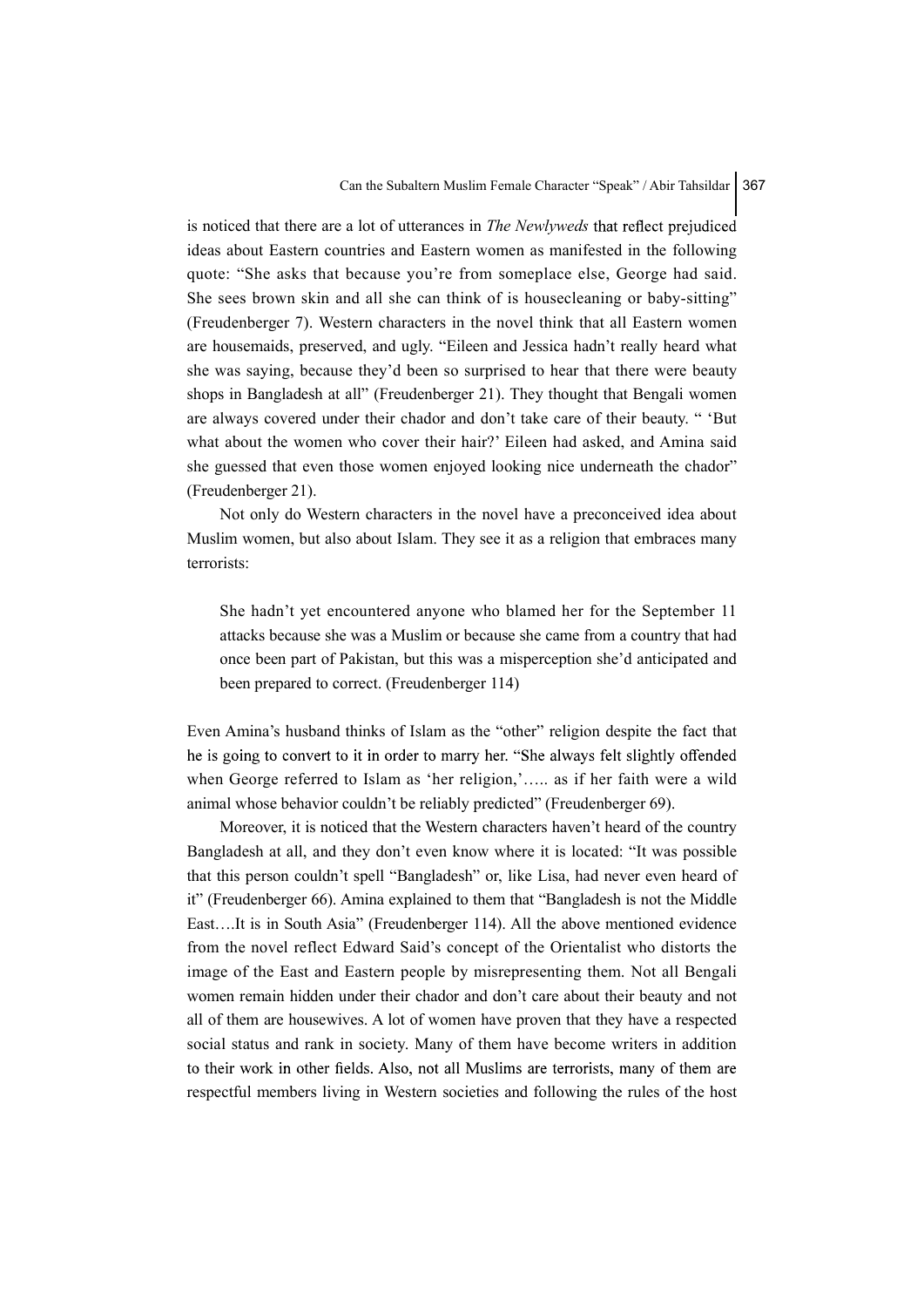society.

The same preconceived ideas about Eastern countries are repeated in the Veil of Roses, where the author depicts the image of Iran through the characters who think that Iran is a bad and oppressive country especially for women as depicted in the following quote: "What is I-ran like? Is it as bad as the news says it is?….it is not so good for womens" (Fitzgerald 58). The author also employs the protagonist herself to portray the image of Iranian women as oppressed, veiled, and subordinate. Tamila expresses her wish "to open a school for girls. I would teach them to think for themselves… they do not need to veil themselves from the world…. I would teach them it is okay for girls and boys to be friends" (Fitzgerald 74).

Moreover, the author uses offensive terms to describe hijab and Iranian customs. For example, Tamila said that she would gladly wear that "stupid" hijab forever if she could look at men in the eye without being afraid of her world coming to an end. In addition, one of the Western characters thinks that it is "stupid" to have direct official relationships with men without dating them (Fitzgerald 81), and this goes against Islamic Shariah.

In short, all of the above mentioned quotes in the two novels that are written by Western authors prove that there is a preconceived idea about Eastern countries and Eastern women that matches Said's viewpoint of the Orientalist.

#### Conclusion

This study has explored the subject of women's "voice" in four novels: Leila Aboulela's The Translator (1999), Safi Abdi's A Mighty Collision of Two Worlds (2002), Laura Fitzgerald's Veil of Roses (2007), and Nell Freudenberg's The *Newlyweds* (2013). Results show that: first, the female characters in the four novels "have voice" although they are controlled by a female authority whether she is their mother, aunt, or sister. However, Tamila, in the Veil of Roses, seems to be oppressed by her Iranian society and is deprived of freedom. Second, the Muslim female characters, Sammar and Anisa, did not marry a Western man in order to escape their patriarchal societies, because they were committed to their Islamic teachings and went back to their home country at the end of the novels. In contrast, Amina and Tamila sought American men to save them from poverty and to provide them the freedom they were missing in their countries. Third, the representation of the Muslim female characters' experiences by Western authors is not accurate as there are several preconceived and prejudiced ideas in the two novels by the Western authors that do not apply on Muslim women in general.